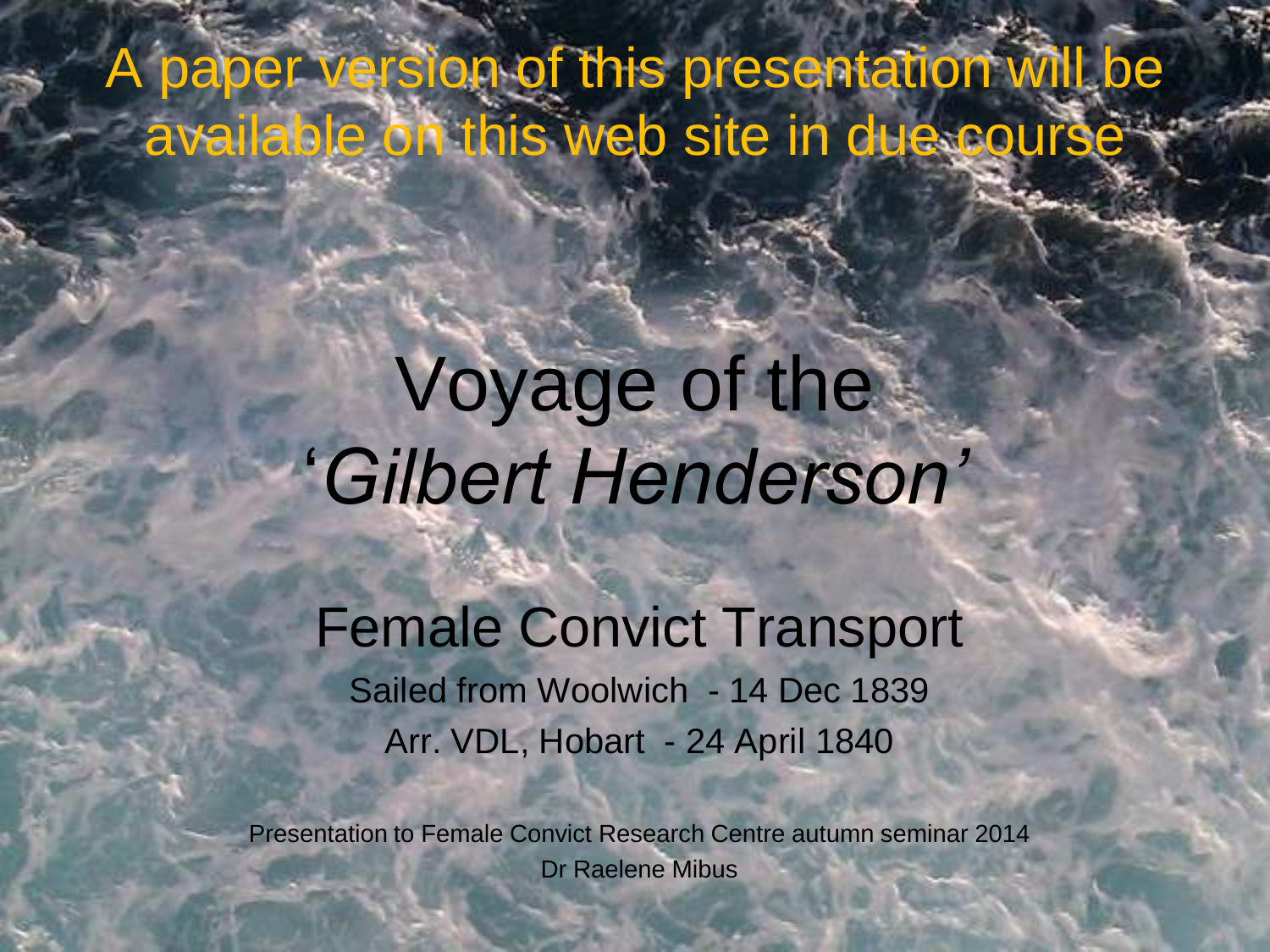# *'Gilbert Henderson'*

Bateson:

- Bark rig, 517 tons, built in Sunderland, 1837,
- Captain: James Tweedie
- Surgeon Superintendent: Sir John Hamett
- passage in 132 days
- People transport Shipwrecked in 1847

• **Embarked**: 185 females, 24 Children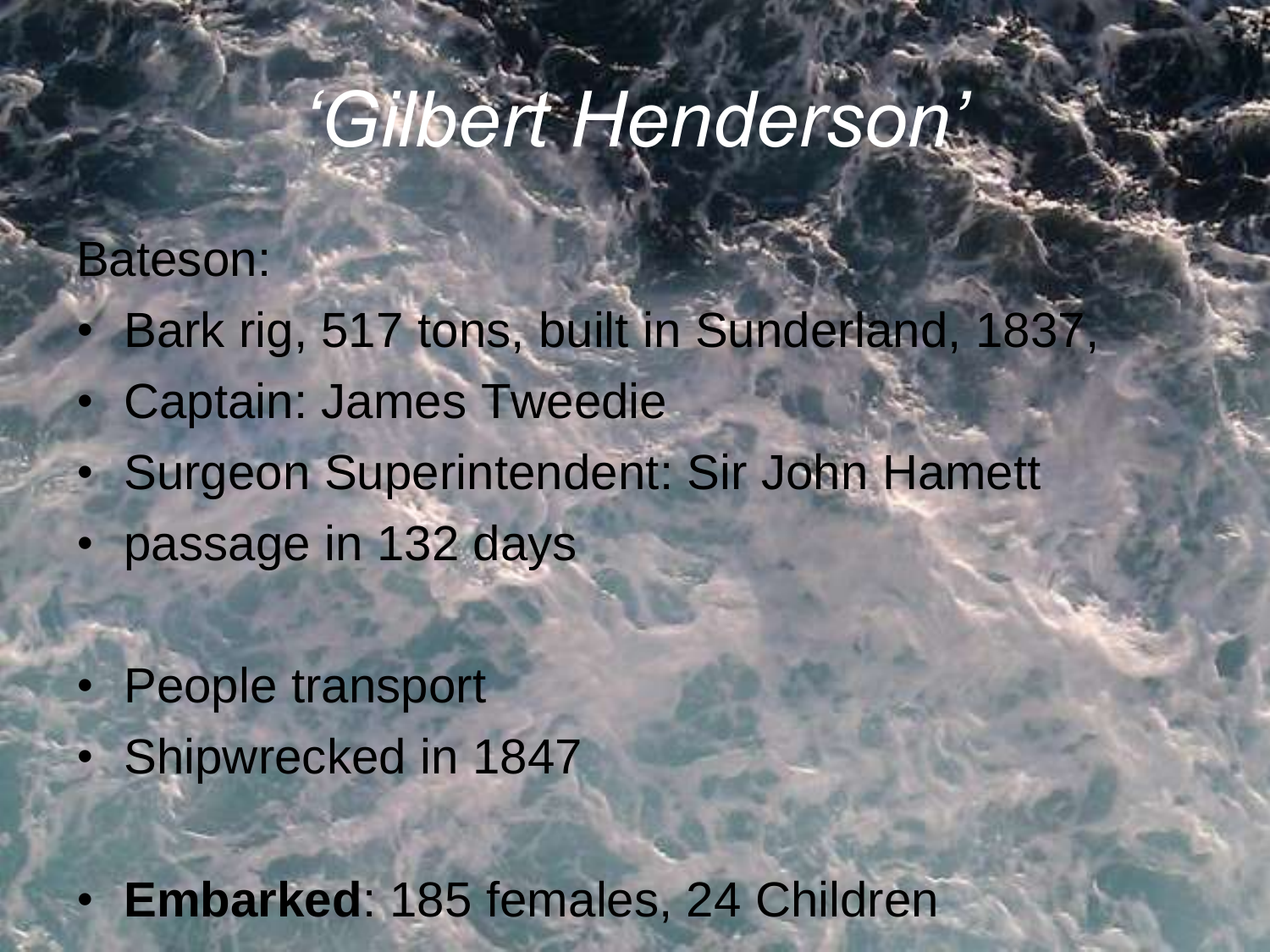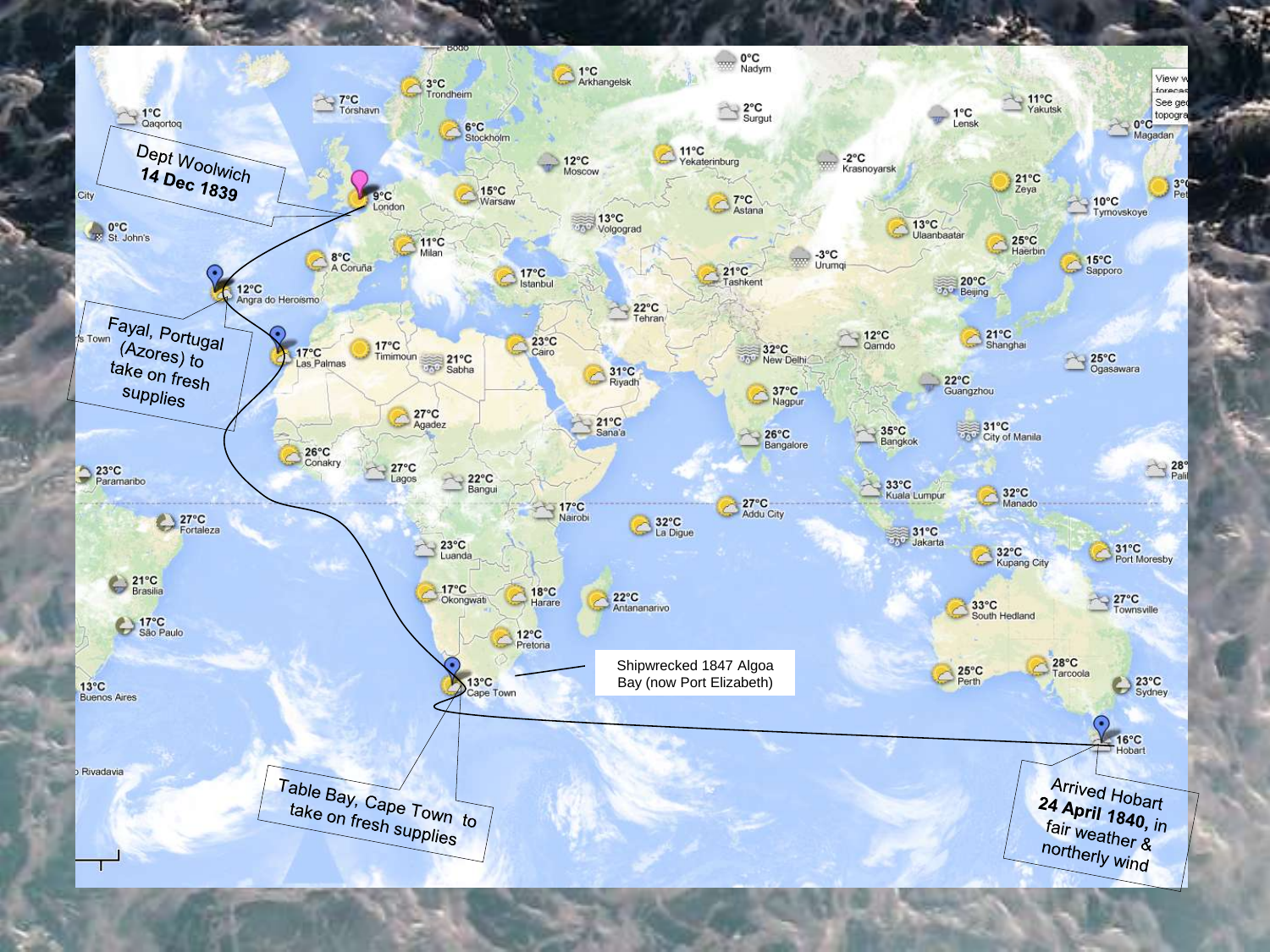### Surgeon's journal

Surgeon Superintendent's medical & surgical journal, 54 pp.**:**

- Sick list
- Remarks on deaths: 1 adult, 1 infant
- Medical cases e.g. Eliza Hall, Mary O'Connor
- General remarks weekly routines, medical practices, conditions at sea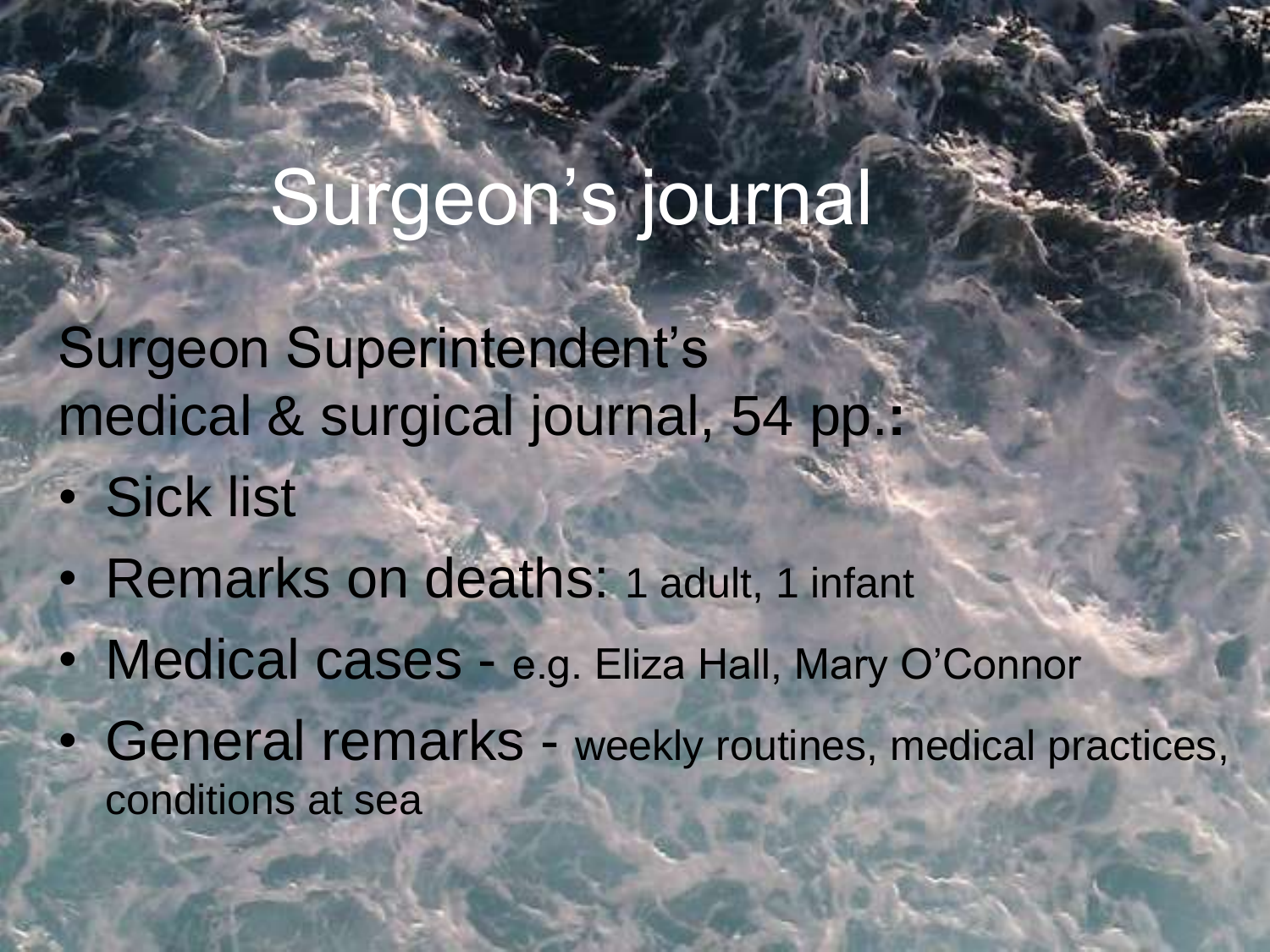## Personal Account of Voyage

- ca. 25 years after event!
- Englishwoman's Domestic Magazine, 1866
- Midshipman, 'M.'
- 28 crew
- 6 passengers
- Description of daily routine & events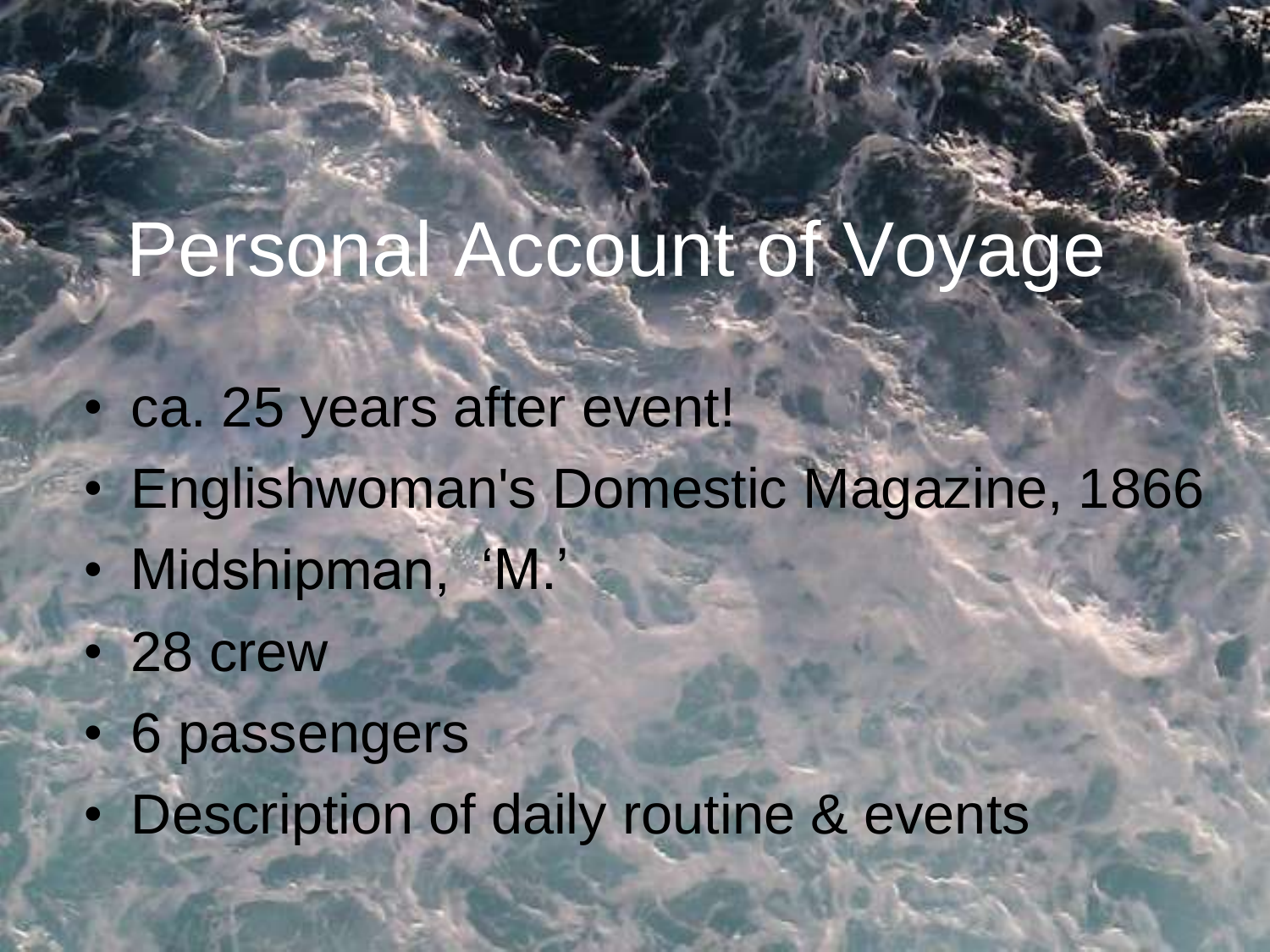## Life on board the '*Gilbert Henderson'*

Routine of order, ship's discipline & cleanliness:

- life in a day
- Sunday observances
- weekly work roster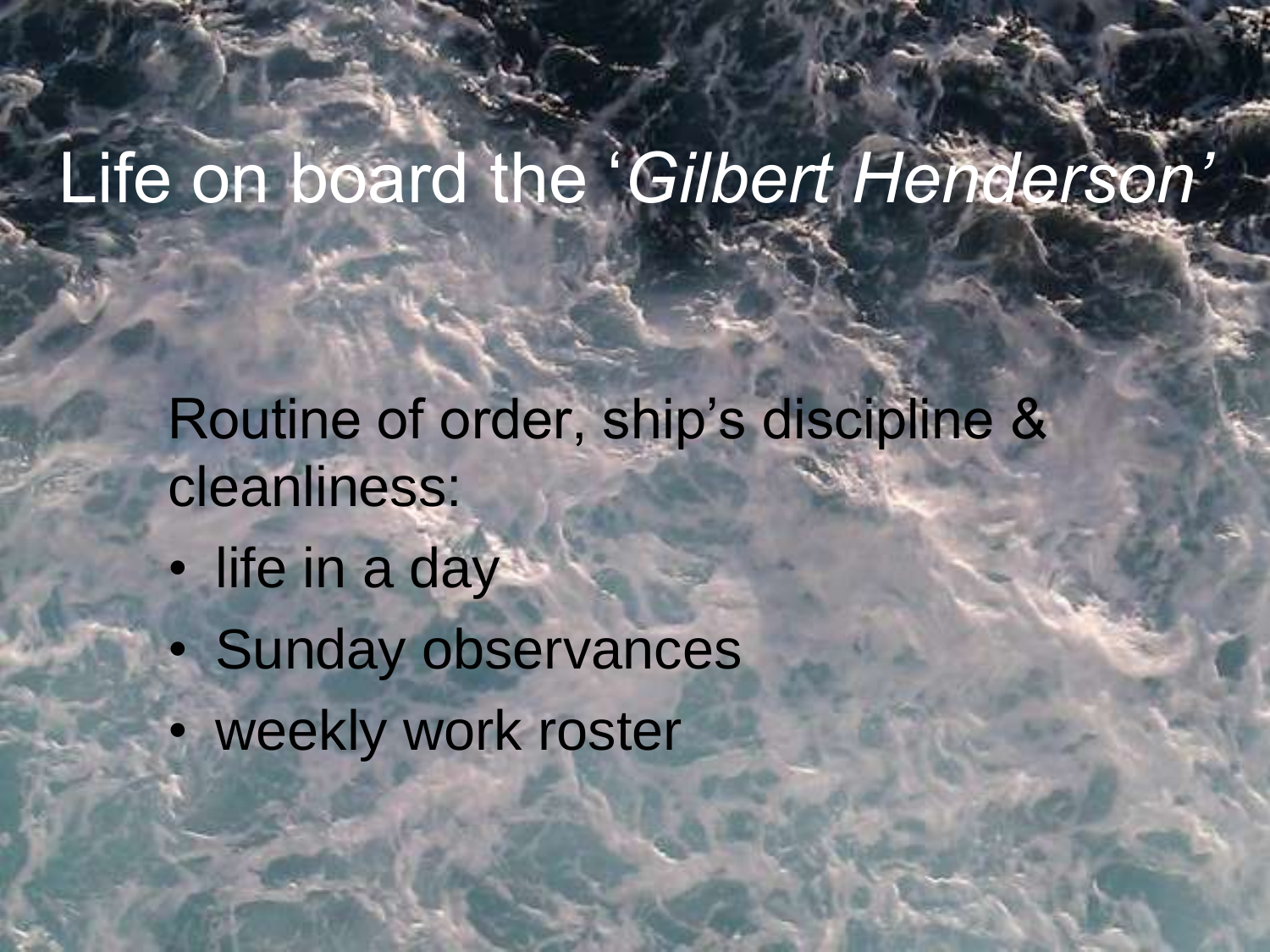#### System of minor government

- monitors
- **governesses**
- classes
- freedoms
- provisions coarse stuff, tracts, books, bibles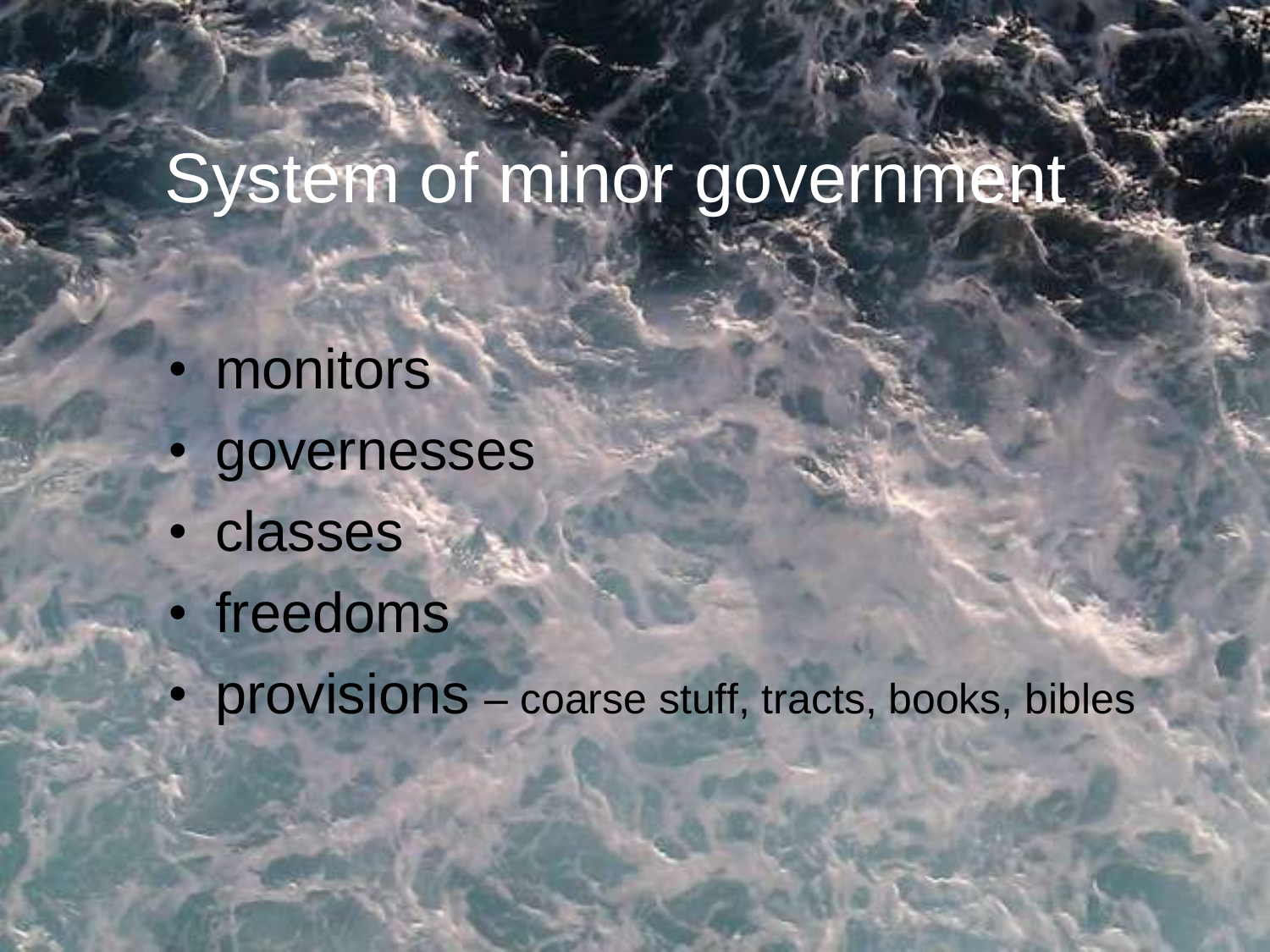### Punishments

'*few and far from severe*'

- rations withheld mildest and most freq.
- sent below
- wooden box
- cropping of the hair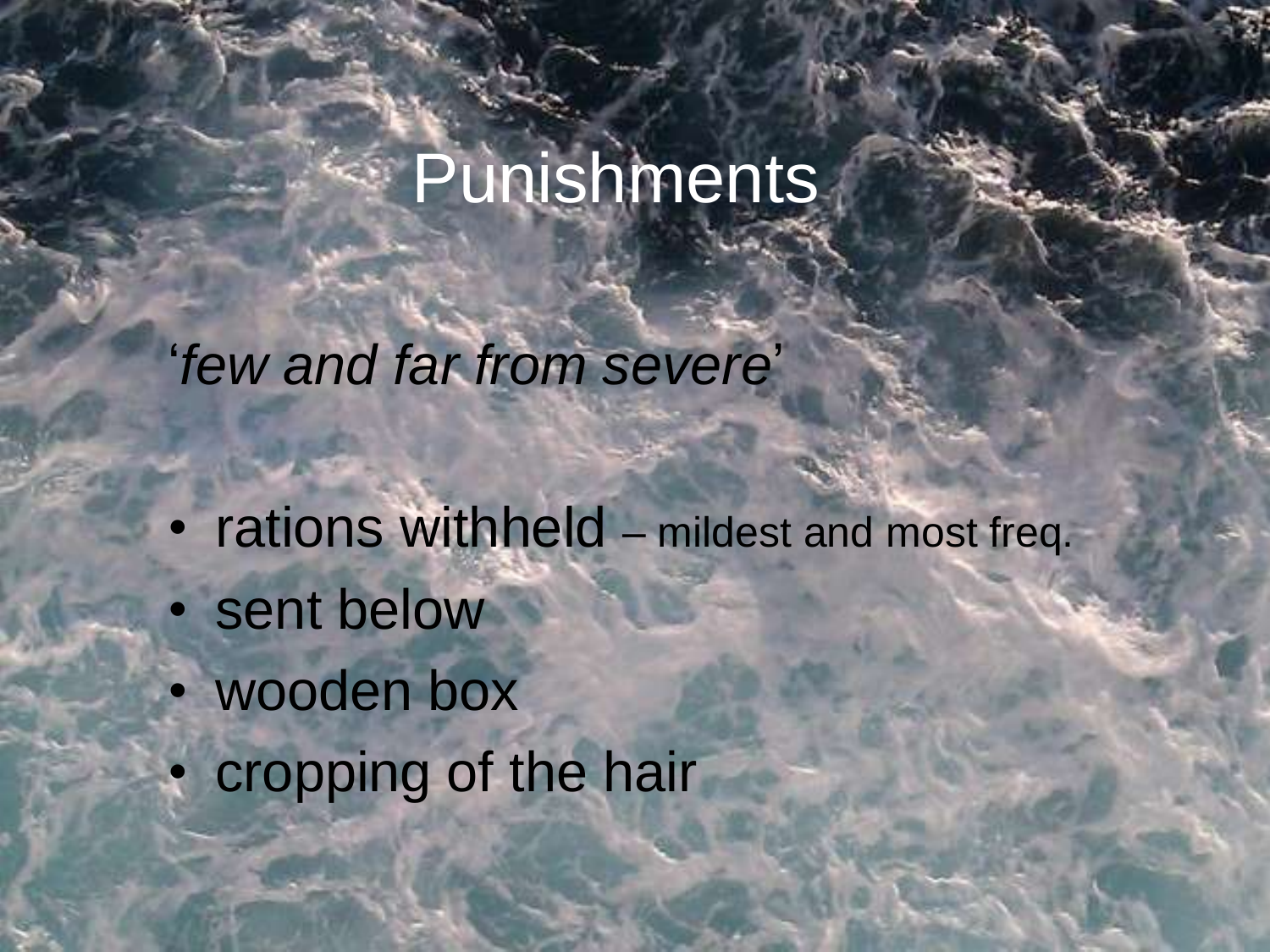'The benevolent Doctor' Sir John Hamett

- High ranking naval officer, experienced
- benevolent Provided well for his charges:
	- provisions
- clean, wholesome envt.
- attended the sick
- made allowances consistent with ship's discipline, examples.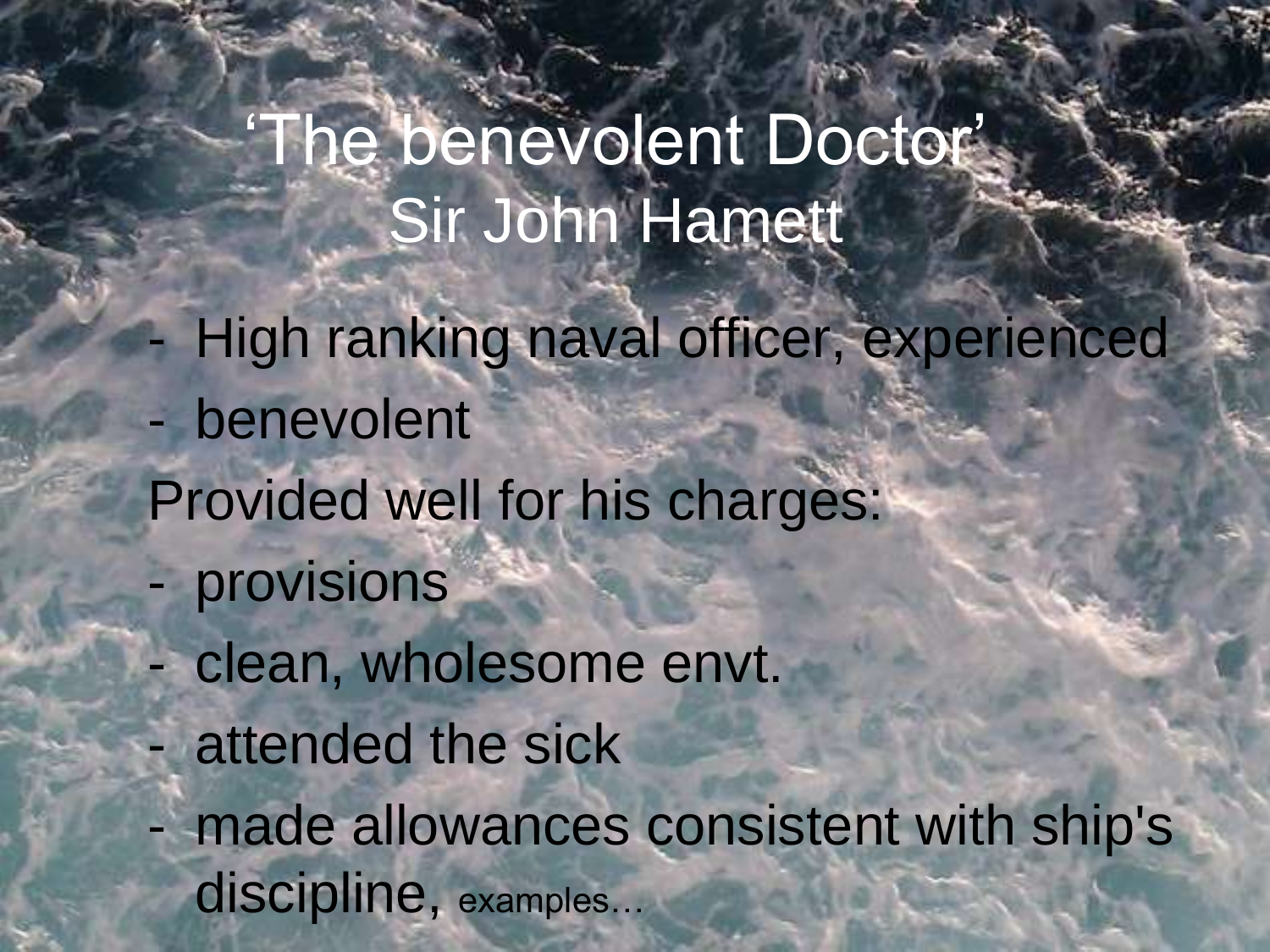## 'The benevolent Doctor' Sir John Hamett

#### Examples:

- girl punished & made an example
- interaction between fem. convicts & seamen
	- practical joke

**Benefits**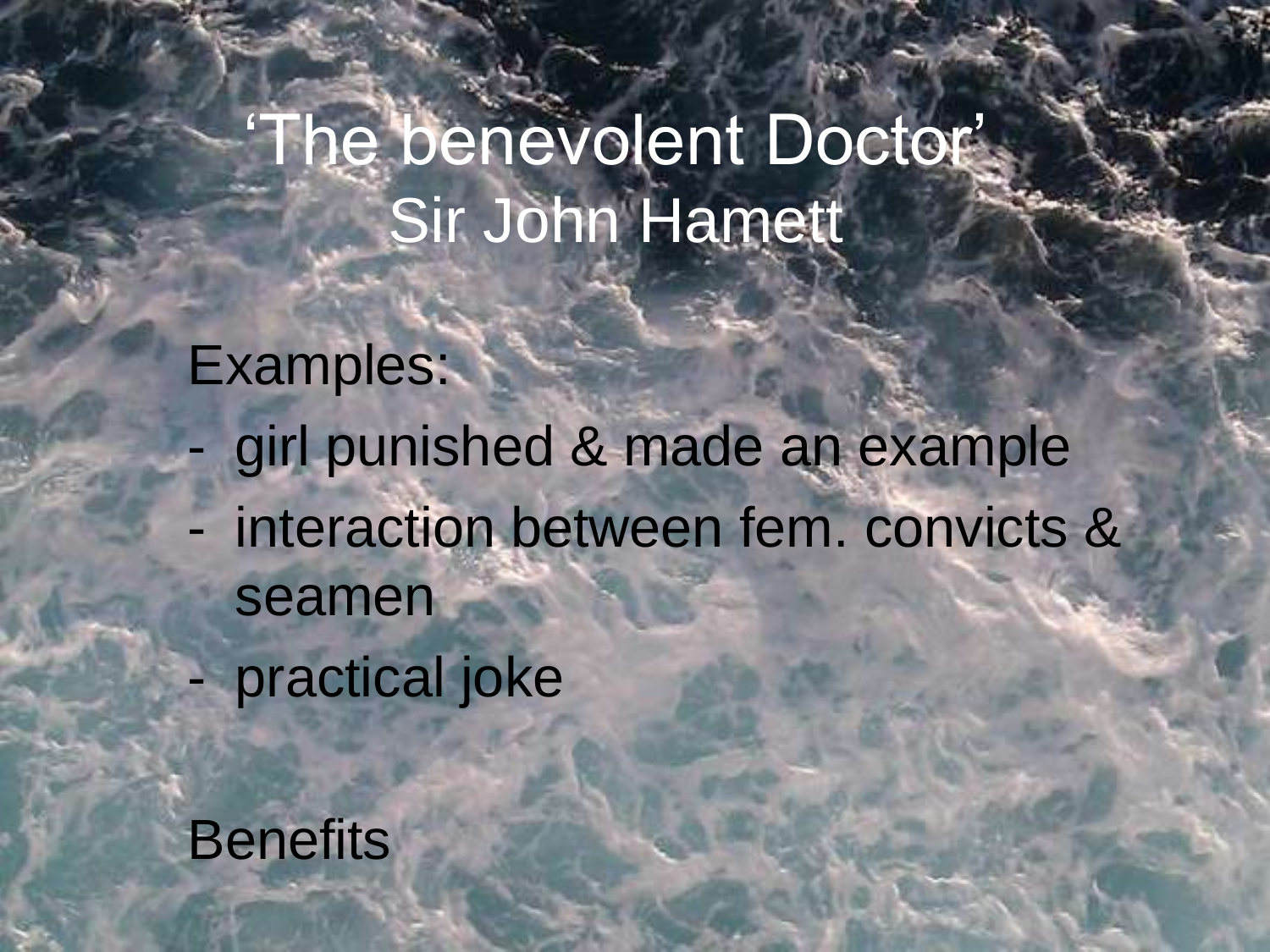## Arrival in Hobart

REPORT of the Arrival at the Port of Hobart Town, of the Barque Gilbert Sendicion " the April

 $\overline{\partial}$ 

| From whence                                    | colución           | For New South Wales.<br>Passengers.<br>For Van Diemen's Land.                          |  |
|------------------------------------------------|--------------------|----------------------------------------------------------------------------------------|--|
| When sailed                                    | 4. <u>December</u> | Cabin Passengers.<br>Steerage Passengers.<br>Steerage Passengers.<br>Cabin Passengers. |  |
| State of health                                | Good               | Sim Anneth hi Jugger Saperingerant                                                     |  |
| Master                                         | Twiddie            | 2. Clarke Deprechy Surfector of Brepelats                                              |  |
| Owners                                         | Denderson          | <b>Altine day, northerly wind'</b>                                                     |  |
| Tons                                           | .517               | Capt Phillis Vale<br>- State welcome' by Gov. Gen.                                     |  |
| Guns                                           |                    | laste it to lacke                                                                      |  |
| Port of<br>Registry                            | indow              | processing the fem. convicts:                                                          |  |
| Build                                          | Fishel             |                                                                                        |  |
| Crew                                           | 30<br>Female       | <b>Customs officer on board</b>                                                        |  |
| Convicts                                       | Male               | Where to next? 'a painful leave-taking'<br>13-246hi.                                   |  |
| Cargo                                          | Gert Stores        | <b>Direct assignment</b>                                                               |  |
| Time when<br>boarded                           |                    |                                                                                        |  |
| Bearings and<br>distance of the<br>Light-house | Not 11/2 have      | House of correction                                                                    |  |
| Wind                                           | Northerly          | - Transshipped                                                                         |  |
| Weather                                        | Fine               |                                                                                        |  |
| Pilot's name                                   | Laurence           |                                                                                        |  |
| Agent                                          |                    |                                                                                        |  |
| Remarks                                        |                    | Hobart from Old Wharf in 1844 by LS Pro                                                |  |

Hobart from Old Wharf in 1844 by J.S. Prout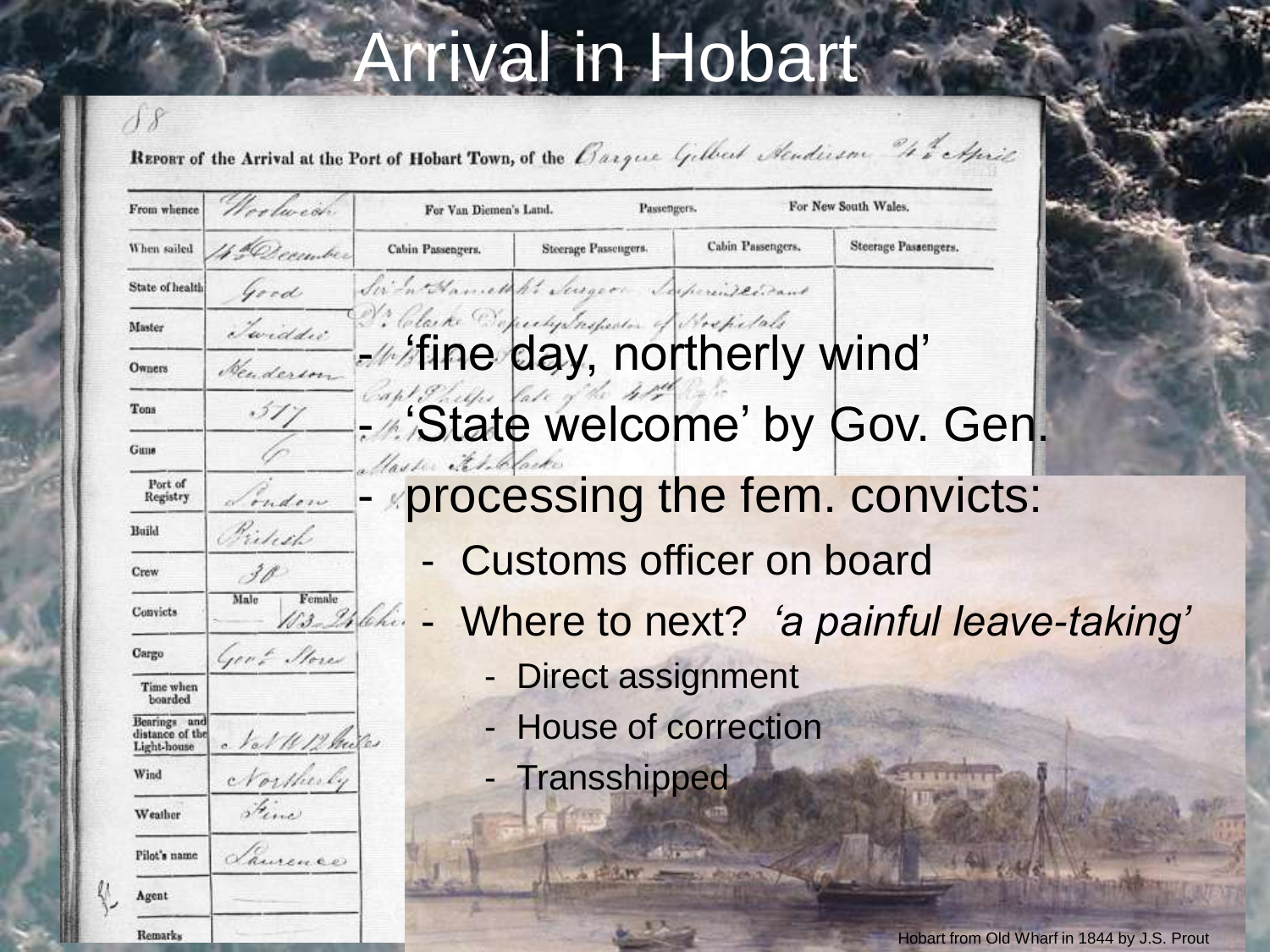#### **Conclusions**

• 'Uneventful' it was not!



- women well looked after > low death rate
- friendship & learning *'closest thing to family in their new homeland'* Due to - commanding staff - improving conditions - ship's build